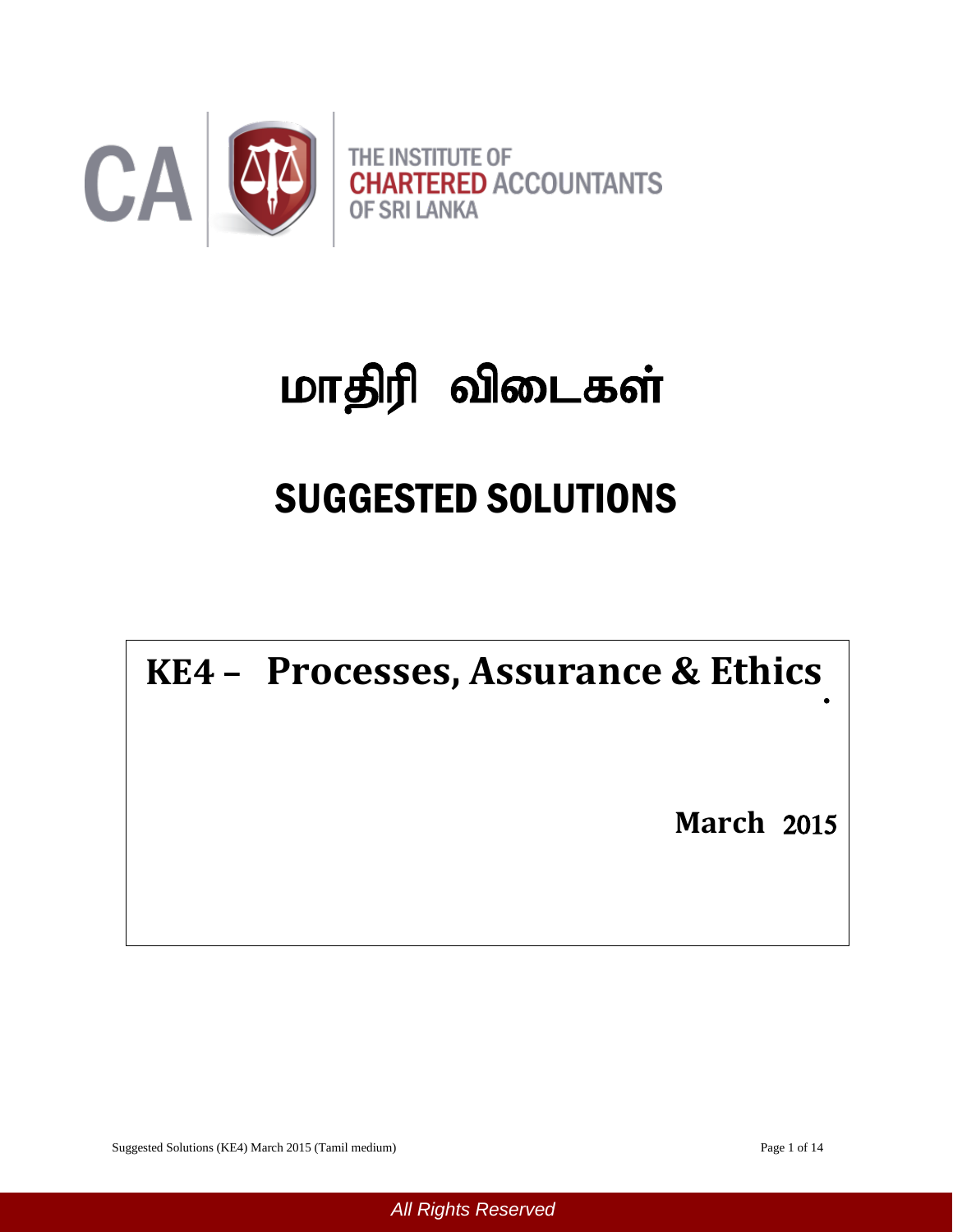#### **பகுதி** (1a)

| 1.1  | பொருத்தமான கற்றல் வெளிப்பாடு/கள் 1.1.1             |
|------|----------------------------------------------------|
|      | விடை: C                                            |
|      |                                                    |
|      | பொருத்தமான கற்றல் வெளிப்பாடு/கள்: 1.2.4            |
| 1.2. | விடை: D                                            |
|      |                                                    |
|      |                                                    |
|      | பொருத்தமான கற்றல் வெளிப்பாடு/கள்: 1.9.1            |
|      | விடை: D                                            |
| 1.3  |                                                    |
|      |                                                    |
| 1.4  | பொருத்தமான கற்றல் வெளிப்பாடு/கள்: 2.1.2            |
|      | விடை: D                                            |
|      |                                                    |
|      |                                                    |
| 1.5  | பொருத்தமான கற்றல் வெளிப்பாடு/கள்: 2.5.1            |
|      | விடை: A                                            |
|      |                                                    |
| 1.6  | பொருத்தமான கற்றல் வெளிப்பாடு/கள்: 3.2.1            |
|      | விடை: C                                            |
|      |                                                    |
|      |                                                    |
|      |                                                    |
| 1.7. | பொருத்தமான கற்றல் வெளிப்பாடு/கள்: 4.1.1<br>விடை: D |
|      |                                                    |
|      |                                                    |
|      |                                                    |
|      | பொருத்தமான கற்றல் வெளிப்பாடு/கள்: 5.1.1            |
| 1.8. | விடை: A                                            |
|      |                                                    |
|      |                                                    |
|      |                                                    |

|                       | <b>J</b><br>기1 601 | கற்றல | $\mathbf{r} \sim$<br>வெளிட<br>.<br>c−nhii | . |
|-----------------------|--------------------|-------|-------------------------------------------|---|
| $\alpha$<br><b>1.</b> | விடை               |       |                                           |   |

பொருத்தமான கற்றல் வெளிப்பாடு/கள்: 5.5.1 விடை $: A$ 1.10

#### ஒவ்வொரு வினாவுக்கும் 2 புள்ளிகள் வீதம். மொத்தம் 20 புள்ளிகள்.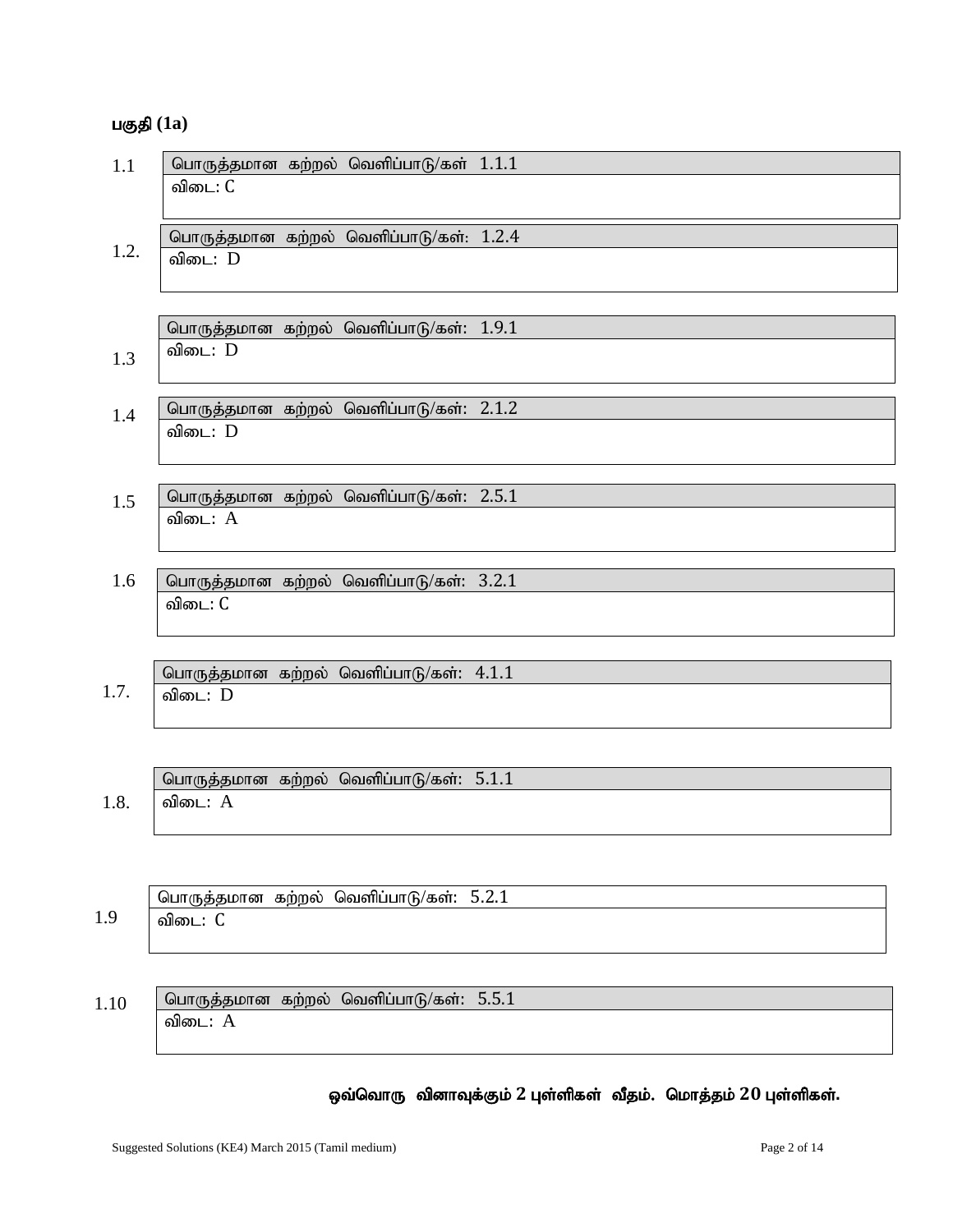### தெரிவு (1b)

#### 1.11

|       | பொருத்தமான கற்றல் வெளிப்பாடு/கள்: 1.4.1                           |
|-------|-------------------------------------------------------------------|
| (1)   | இடா் மதிப்பீடு. இடரை அடையாளப்படுத்தல் மற்றும் தனிநபா் கணிப்பீடு.  |
| (ii)  | இடா் பிரதிபலிப்பு / இடரைக் கையாளல் - இடரை நிா்வகிக்க மிகச் சிறந்த |
| (iii) | முறையினை முடிவுசெய்தல்.<br>கண்காணிப்பும் மீழாய்வும்.              |
|       |                                                                   |

#### 1.12.

|    | பொருத்தமான கற்றல் வெளிப்பாடு/கள்: 1.7.1                                                     |
|----|---------------------------------------------------------------------------------------------|
|    |                                                                                             |
| 1. | உள்ளகக் கட்டுப்பாட்டிலுள்ள திறமையும் இடா் உணரும் தன்மையும்                                  |
|    | முகாமையிலுள்ள ''மேலிடத்தின் குரல்'' (இயக்குனர் குழு மற்றும் சிரேஷ்ட                         |
|    | முகாமையாளர்கள்) பலவீனமாக இருந்தால், உள்ளகக் கட்டுப்பாட்டிலுள்ள                              |
|    | செயற்றிறமையானது பாதிப்படையும்.                                                              |
| 2. | உள்ளகக் கட்டுப்பாடுகள் செயற்பாட்டு இடர்களைக் குறைப்பதற்கு உதவலாம்,                          |
|    | இருப்பினும் அவைகள் செயற்பாட்டுக் குறைபாடுணைத் தடுப்பதற்கு<br>முடியாமற் போகலாம்.             |
| 3. | கட்டுப்பாட்டு வடிவமைப்புகள் குறைபாடுள்ளதாயிருக்கலாம், அதன்விளைவாக                           |
|    | எதிா்பாா்க்கப்பட்ட செயற்பாட்டு நன்மை/களைக்<br>கொடுக்க<br>முடியாது                           |
|    | போகலாம்.                                                                                    |
| 4. | அறிமுகப்படுத்தப்பட்ட கட்டுப்பாடுகளைச் செயற்படுத்த முடியாது போகலாம்.                         |
| 5. | சு'ழலில் ஏற்படும் விரைவான மாற்றங்களால் புதிய இடர்கள்<br>எழலாம்.                             |
|    | இருப்பினும், பயன்பாட்டிலுள்ள உள்ளகக் கட்டுப்பாட்டு முறைமைகள்                                |
|    | அவ்வகையான சந்தர்ப்பங்களைக்<br>விரைவுபடுத்தாமற்<br>கையாள்வதை                                 |
|    | போகலாம்.                                                                                    |
| 6. | கட்டுப்பாட்டு<br>நடைமுறைமையின்<br>மற்றும்<br>வடிவமைப்பு                                     |
|    | நடைமுறைமைப்படுத்தலில் ஏற்படும் செலவீனமானது திறள் நன்மைகளுக்கு<br>அப்பாற்பட்டதாக இருக்கலாம். |
|    |                                                                                             |
| 7. | மனிதத் தவறுகள்.                                                                             |
| 8. | ஊழியா்கள் மற்றும் மோசடிகளுக்கிடையே ஏற்படும் கூட்டு.                                         |
| 9. | முகாமையால் கட்டுப்பாடுகளை நீக்குதல்.                                                        |

#### 1.13

|     | பொருத்தமான கற்றல் வெளிப்பாடு/கள்: 2.3.1                            |
|-----|--------------------------------------------------------------------|
|     |                                                                    |
| 1.  | முற்பணத் தொகையினைப் பொறுத்து முடிவெடுக்கவும்.                      |
| 2.  | ஒரு சில்லறைக் காசாளரை நியமிக்கவும்.                                |
| 3.  | வங்கிக் கணக்கிலிருந்து பணத்தை<br>மீழப்பெறுவதற்கு<br>முறையான<br>ஒரு |
|     | கோரிக்கையை வைக்கவும்.                                              |
| -4. | வங்கிக் கணக்குகளுக்குப் பொறுப்பான கணக்காளர் பணத்தினை<br>மீழப்பெற   |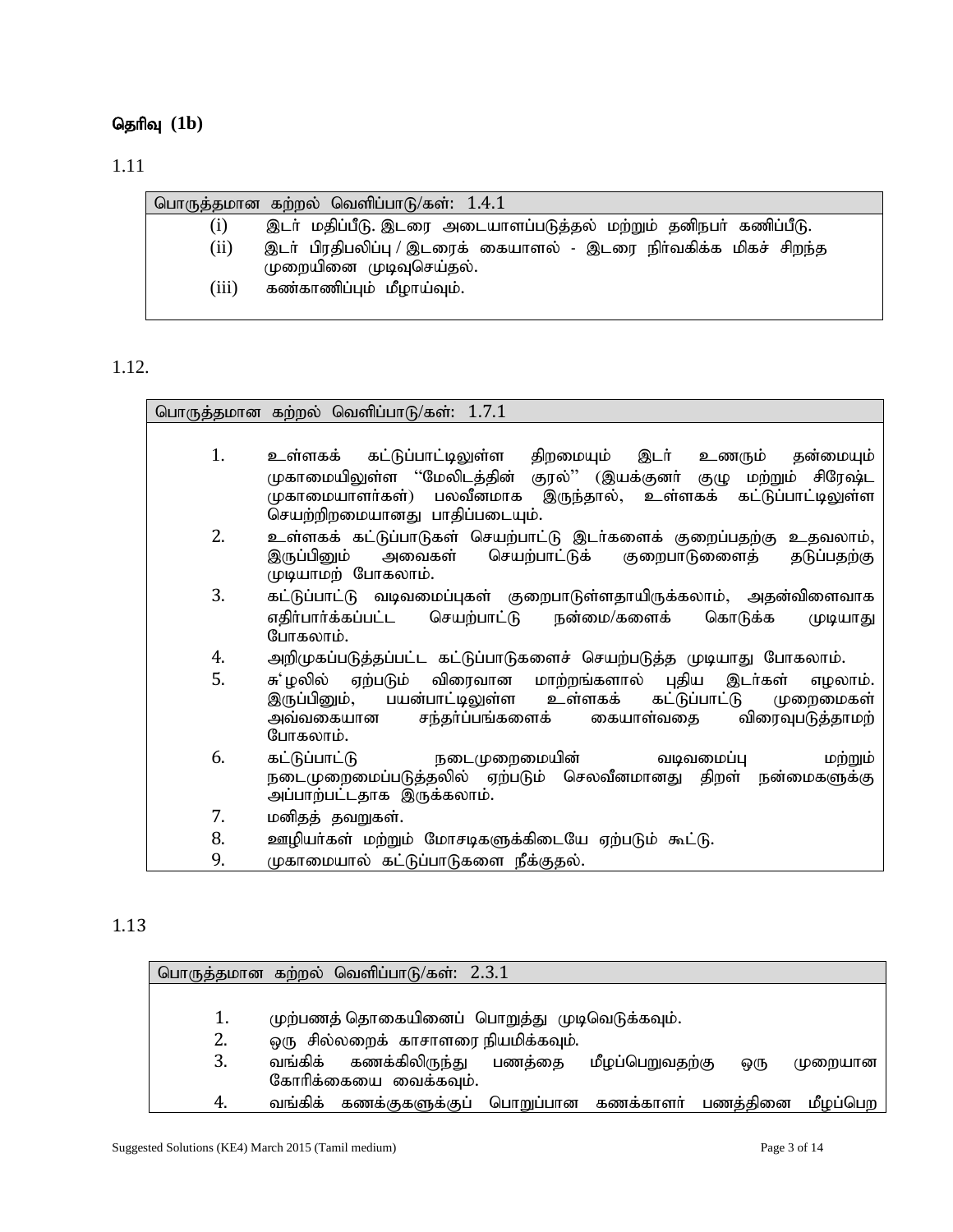|    | வழிசெய்வாா்.                                                                                                                               |
|----|--------------------------------------------------------------------------------------------------------------------------------------------|
| 5. | வங்கியிலிருந்து<br>பணத்தினை எடுத்தவுடன்<br>சில்லறைக்<br>அதைச்<br>காசுப்<br>பெட்டியில் அல்லது காப்புப் பெட்டகத்தில் வைக்கவும்.              |
| 6. | பணம் மீழப்பெறுவதனை கணக்குப் பதிவேட்டில் பதிவுசெய்யவும்.                                                                                    |
| 7. | சில்லறைக் காசு வரவு மற்றும் செலவுகளைப் பதிவு செய்யக் கணக்கியல்<br>முறைமையினை கணக்கினை உருவாக்கவும்.                                        |
| 8. | சில்லறைக் காசுப் புத்தகத்தில் பதியப்படும் சில்லறைக் காசுச் செலவீனங்கள்<br>சில்லறைக் காசு ரசீதினாலும் ஆவணங்களாலும் ஆதாரப்படுத்தல் வேண்டும். |

1.14.

L

|    | பொருத்தமான கற்றல் வெளிப்பாடு/கள்: 2.3.2                                 |
|----|-------------------------------------------------------------------------|
|    | தகுதிவாய்ந்த சில்லறைக் காசுச் சான்றுச்சீட்டின் ஆதாரமல்லாது பணம் அகற்றல் |
|    | செலவு செய்தல்.                                                          |
|    | 2. தகுதிவாய்ந்த  சில்லறைக் காசு சான்றுச்சீட்டில் குறிப்பிட்ட தொகையைவிட  |
|    | அதிகமாகக் கொடுப்பனவு செய்தல்.                                           |
| 3. | தொலைந்துபோன சில்லறைக் காசுச் சான்றுச்சீட்டு.                            |
|    | 4. ஆற்றல்வாய்ந்த திருட்டுக்கள்.                                         |
| 5. | தொலைந்துபோன IOU.                                                        |
|    | 6. மிகையான சார் வேறுபாடுகள்.                                            |

#### 1.15

|       | பொருத்தமான கற்றல் வெளிப்பாடு/கள்: $3.1.1$                            |
|-------|----------------------------------------------------------------------|
|       |                                                                      |
| (i)   | இடர்கள் முறையாகக் கணிப்பிடாமை.<br>இதன் விளைவாக கட்டுப்பாட்டின்       |
|       | தேவைகள் அங்கீகரிக்கப்படாமை.                                          |
| (ii)  | வழமையான செயற்பாடுகளுக்கேயன்றி வழமைமற்ற செயற்பாடுகளுக்காக             |
|       | இடர்கள் அங்கீகரிக்கப்பட்டமை. இதனால் வழமையற்ற சந்தர்ப்பங்களில்        |
|       | நடவடிக்கை மேற்கொள்ளத் தேவையான கட்டுப்பாடுகள் இல்லாது போதல்.          |
| (iii) | கட்டுப்பாடுகள் தானியங்குச் செயற்பாடல்லாது மனிதர்களின் பதிலினை        |
|       | எதிர்பார்த்தல். மனித நடவடிக்கைகள் மூலம் செயற்படும் கட்டுப்பாடுகளைவிட |
|       | தானியங்கிச் செயற்பாடானது அதிக பலனுள்ளதாகும்.                         |
| (iv)  | கட்டுப்பாட்டின் அளவீடானது அதன் நோக்கத்தினை அடையப்<br>போதாது          |
|       | இருத்தல்.                                                            |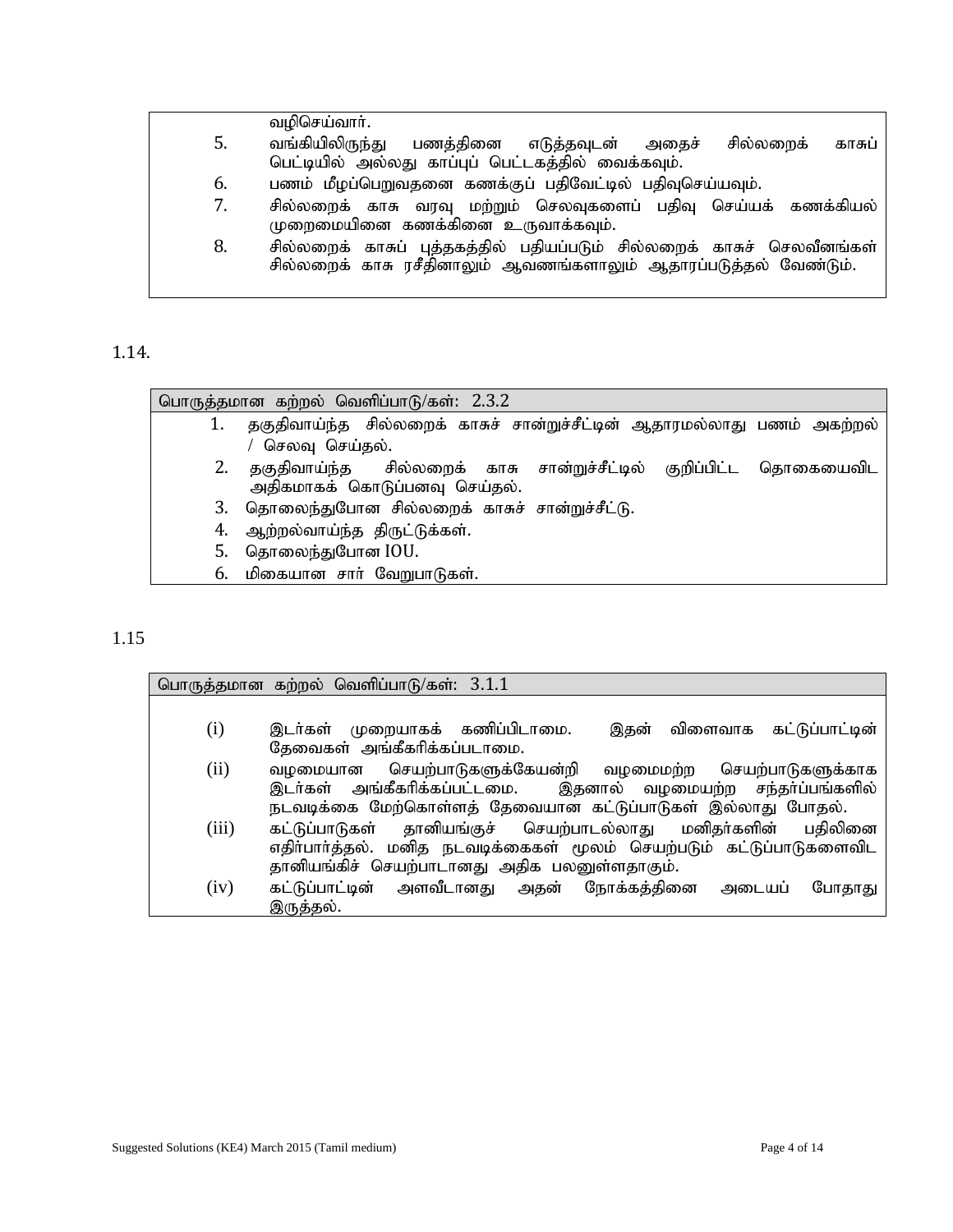| பொருத்தமான கற்றல் வெளிப்பாடு/கள்: 3.3.1                                                                                                                                                                |
|--------------------------------------------------------------------------------------------------------------------------------------------------------------------------------------------------------|
| கம்பனியின் அங்கிகரிக்கப்பட்ட விலைப்பட்டியலுக்கான நுழைவு அனுமதியானது<br>கட்டுப்படுத்தப்பட்டிருக்கும்போது, அங்கிகரிக்கப்பட்ட<br>மாத்திரம்<br>நபர்கள்<br>அங்கிகரிக்கப்பட்ட விலைக்கு அனுமதியளிக்கப்படுவர். |
|                                                                                                                                                                                                        |
| இது அங்கிகரிக்கப்படாத திருத்தங்கள் அல்லது மாற்றங்கள் அங்கிகரிக்கப்பட்ட<br>விலைகளில் ஏற்படுத்துவதைத் தவிர்க்கும்.                                                                                       |
| சரியான விலையில் விற்பனை நடந்ததை<br>உறுதிப்படுத்தும்,<br>மற்றும்<br>இது<br>விலைப்பட்டியலை<br>உருவாக்கித்<br>விலையினைத்<br>எவருமே<br>தவறான<br>தேர்ந்தெடுக்க முடியாது.                                    |
| உத்தரவாதமளிக்கப்படாதவர்கள்<br>இரகசியமான<br>தகவல்களை<br>இது<br>கையாள்வதைத் தவிர்க்கும்.                                                                                                                 |

#### 1.17

| பொருத்தமான கற்றல் வெளிப்பாடு/கள்: 3.4.1                                                                                              |
|--------------------------------------------------------------------------------------------------------------------------------------|
| பின்வருவன பரீட்சாத்தியால் கொடுக்கப்பட்டிருக்கும் குறைபாடுகளுக்கான உதாரணங்களாகும்:                                                    |
| கொள்வனவு நடைமுறையினைப் பின்பற்றாது அங்கிகரிக்கப்படாத கொள்வனவு<br>$\bullet$                                                           |
| பொருட்கள்/சேவைகள் என்பவற்றைக்<br>ஆணையின் மூலம்<br>கொள்வனவு                                                                           |
| செய்தல்.                                                                                                                             |
| விபரக் குறிப்பீடுகள், தரம், மற்றும் அளவு/வெளியீடு என்பனவற்றைச் சரிபாராது<br>$\bullet$                                                |
| பொருட்கள்/சேவைகள் என்பவற்றைப் பெறுதல்.                                                                                               |
| பொருட்கள்/சேவைகள் என்பவற்றைப் பெற்றதற்கான எவ்வித ஆதாரமுமில்லாது<br>$\bullet$<br>வழங்குனருக்கு பணத்தினை வைப்புச்செய்யல்.              |
| பொருட்கள்/சேவைகள் வாங்குவதற்கான ஆணை<br>அங்கீகாரம்<br>மற்றும்<br>$\bullet$<br>என்பவற்றுக்கான தனியான பணிகள் ஒழுங்காகக் கொடுக்கப்படாமை. |
| மேற்கொடுக்கப்பட்டவைகள் ஒரு முழுமையான பட்டியல்ல.                                                                                      |

#### 1.18

|        | பொருத்தமான கற்றல் வெளிப்பாடு/கள்: 4.2.2                                                                                                                             |
|--------|---------------------------------------------------------------------------------------------------------------------------------------------------------------------|
| 1.     | வெளிப்படுத்தல்கள் சட்ட ரீதியாக அனுமதிக்கப்பட்டது மற்றும் வாடிக்கையாளர்<br>அல்லது தொழிலாளா்களால் அங்கிகாரமளித்தல்.                                                   |
| 2.     | வெளிப்படுத்தல்கள் சட்ட ரீதியாகத் தேவைப்படுகின்றனளு உதாரணமாக சட்ட<br>ரீதியான நடவடிக்கைகளுக்காக ஆவணங்கள்<br>சாட்சிகளை<br>அல்லது<br>வழங்குதல்.                         |
| 3.     | நடைமுறையிலுள்ள அல்லது சந்தேகத்துக்குரிய பணப் பரிமாற்றம் அல்லது<br>பயங்கரவாதத்திற்காக நிதியளித்தல் போன்றவற்றுக்காக வெளிப்படுத்தல்கள்<br>சட்ட ரீதியாகத் தேவைப்படுதல். |
| 4.     | தொழில் ரீதியான உரிமை அல்லது கடமை என்பவற்றினூடாகத் தகவல்களை<br>வெளிப்படுத்தல், அது பொதுநலனுக்காகவேயன்றி சட்டத்தால்<br>கடை<br>செய்யப்பட்டதல்ல.                        |
|        | * தொழில் ரீதியான அமைப்பால் தர மீழாய்விற்கு இணங்குதல்.                                                                                                               |
|        | * ஒழுங்குபடுத்தப்பட்ட ஒரு அமைப்பால் ஒரு விசாரணைக்காகப் பதிலளித்தல்.                                                                                                 |
| $\ast$ | தொழில் ரீதியான நன்மைகளுக்கான  தொழில் ரீதியான கணக்குகளைப்<br>பாதுகாக்க சட்ட ரீதியான முன்னெடுப்புகளுக்கு.                                                             |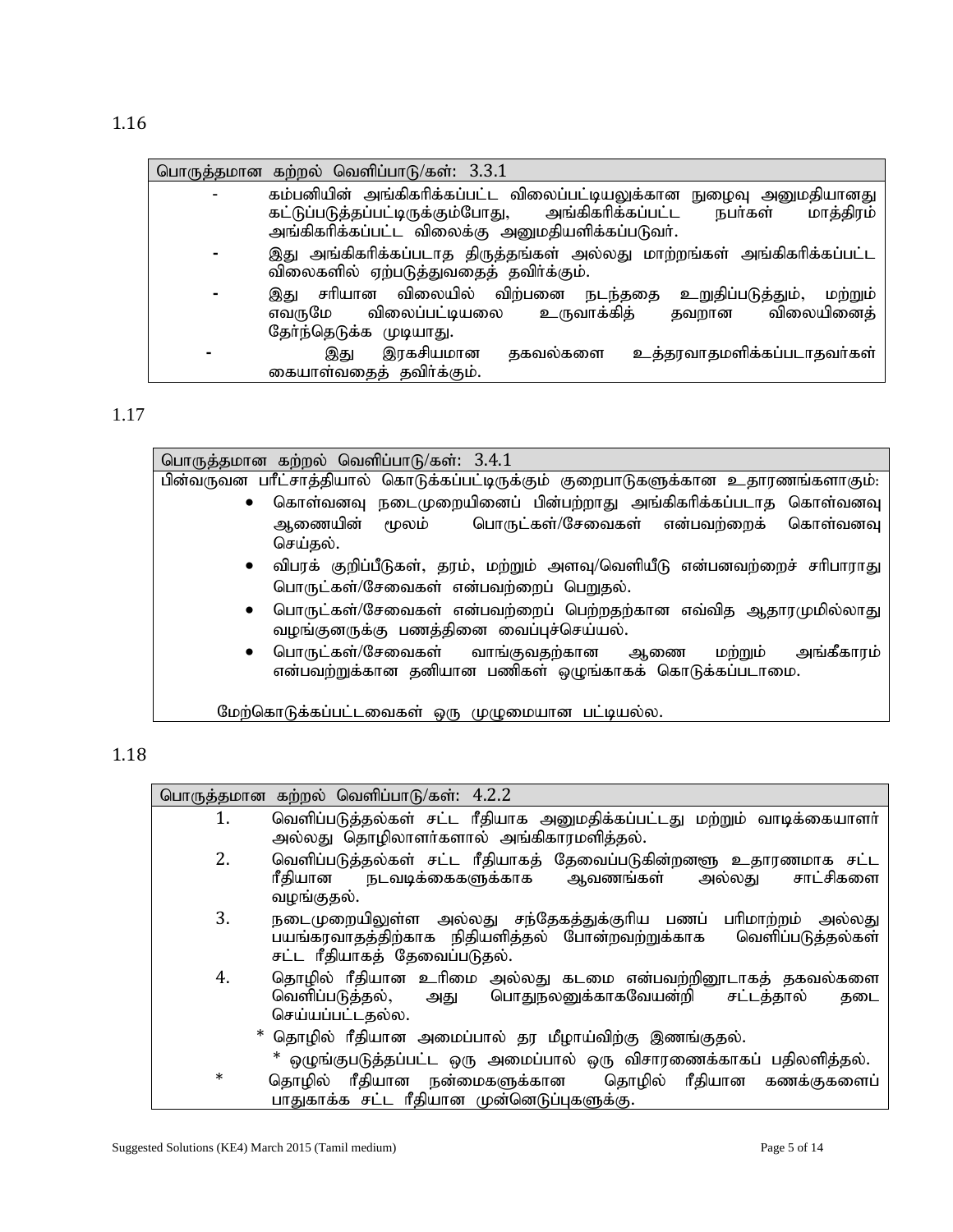|    | பொருத்தமான கற்றல் வெளிப்பாடு/கள்: 5.1.2                                   |
|----|---------------------------------------------------------------------------|
| Ī. | <b>பாவனையாளர்கள்.</b> இவர்கள் உத்தரவாத அறிக்கையினை<br>உத்தேசப்            |
|    | உபயோகிக்கும் நபர் அல்லது நபர்கள் அல்லது நபர்களின் கூட்டம்.                |
| 2. | <b>பொறுப்புவாய்ந்த தரப்பினா்</b> எனப்படுபவா் விடயங்கள் அல்லது விடையத்     |
|    | தகவல்களுக்குப் பொறுப்பான நபர் அல்லது நபர்கள். இவர்களே உத்தரவாத            |
|    | நடவடிக்கைககளை நடாத்துவதற்கு செயற்படுபவர்கள்.                              |
| 3. | <b>தொழில் நடாத்துனா்</b> எனப்படுபவா் குறிப்பிட்ட தொழிலை நடாத்தி விடயங்கள் |
|    | மற்றும் உத்தரவாதத்தினை அளிப்பவா்கள்.                                      |

1.20

|   | பொருத்தமான கற்றல் வெளிப்பாடு/கள்: 5.3.1                                                                                                                                                                                     |
|---|-----------------------------------------------------------------------------------------------------------------------------------------------------------------------------------------------------------------------------|
| ۰ | கணக்காய்வு<br>தன்மை,<br>நேரம், மற்றும்<br>நடைமுறையின்<br>வரையறை<br>என்பனவற்றைத் தீர்மானித்தல்.<br>கணக்காய்வில்<br>எந்தளவிற்கான<br>அதாவது                                                                                    |
|   | வேலைகள் நடந்துள்ளன என்று அறிதல்.                                                                                                                                                                                            |
| ۰ | கணக்காய்வுச்<br>போதியளவு பொருத்தமான<br>பெறப்பட்டதாவென<br>சான்றுகள்<br>மதிப்பிடல்.                                                                                                                                           |
| ٠ | பிரயோகிக்கத்தக்க நிதி அறிக்கையிடல் சட்டகத்தின்<br>பிரயோகத்தன்மையை<br>முகாமையின் மதிப்பிடலுடன் கணித்தல்.                                                                                                                     |
| ۰ | பெறப்பட்ட கணக்காய்வுச் சான்றின் அடிப்படையில் முடிவுகளைப்<br>பெறல்ளு<br>அபிப்பிராயத்தினை அடைதல் (அபிப்பிராயத்தினை<br>கணக்காய்வு<br>ஒரு<br>முக்கியத்துவமான விடையங்களைக் கருத்திற்<br>எவ்வாறு<br>உருவாக்க<br>கொள்ளல் வேண்டும்) |

ஒவ்வொரு வினாவுக்கும் 3 புள்ளிகள் வீதம். மொத்தம் 30 புள்ளிகள்.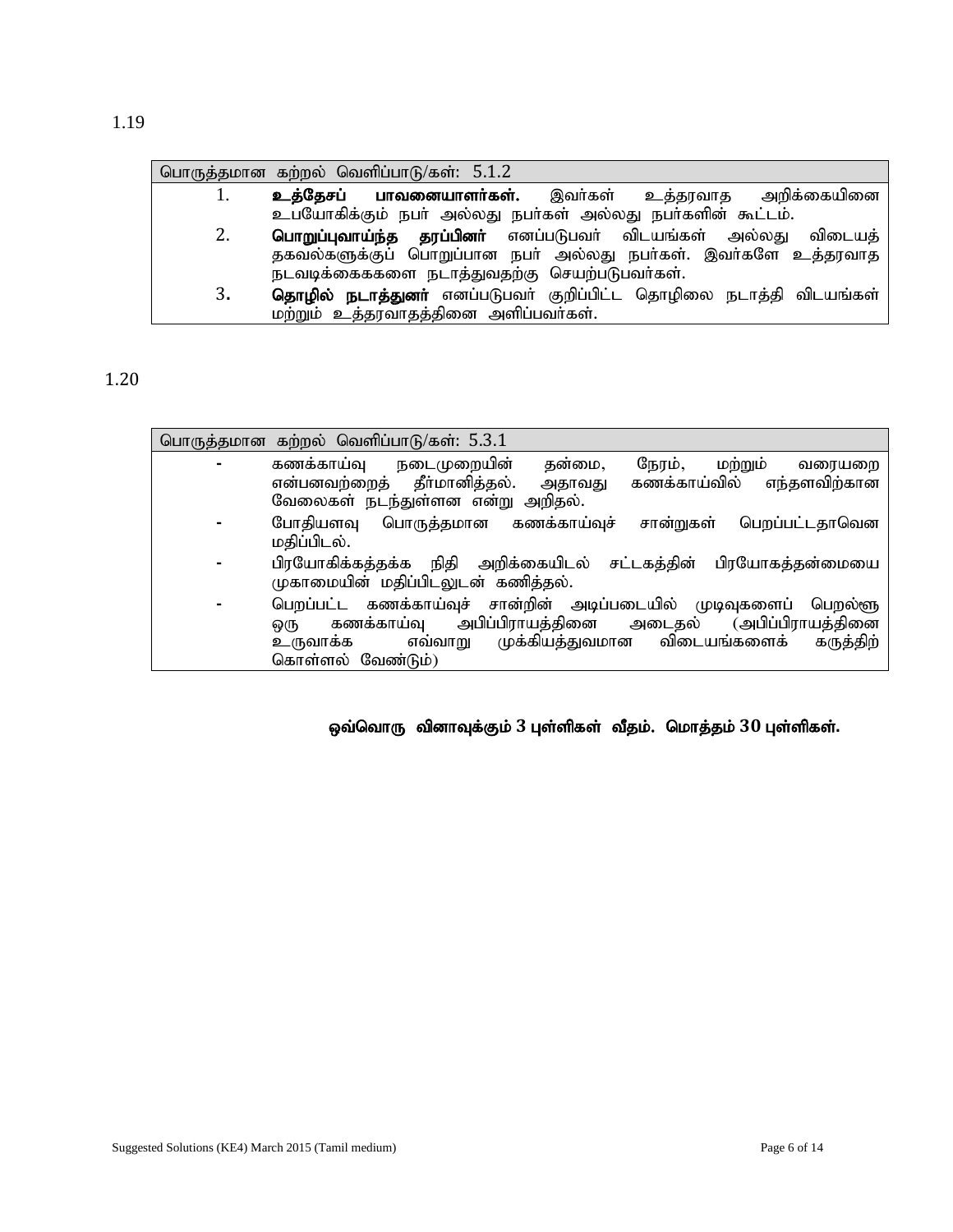விடை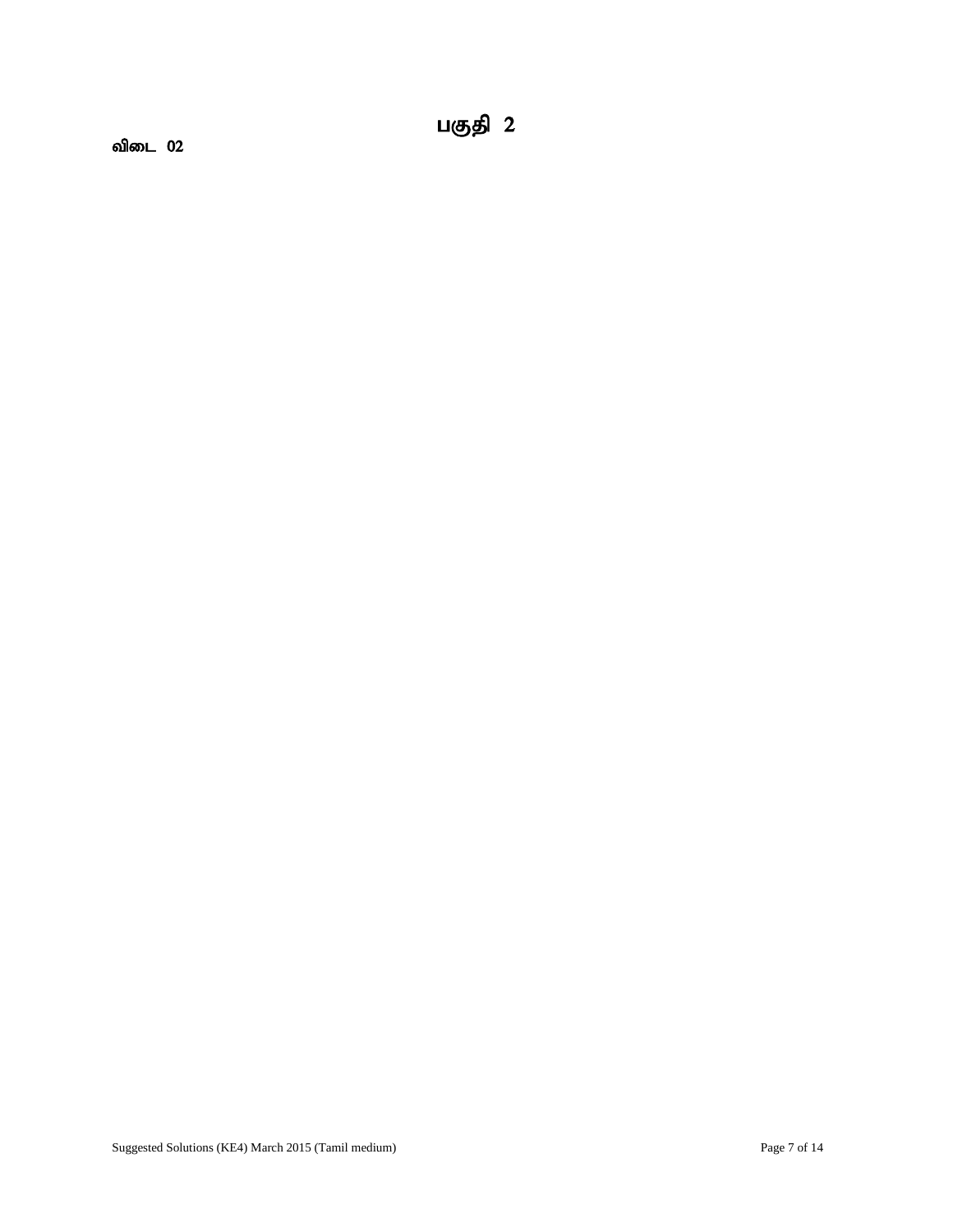பொருத்தமான கற்றல் வெளிப்பாடு/கள்:  $1.6.1$ 

- 1 உள்ளகக் கட்டுப்பாடுகள் முக்கியமானவை:
	- எல்லா வியாபார நிறுவனங்களுக்கம் இடர்கள் உள்ளன (உதாரணம்: மோசடி<br>இடர்கள், விடுபடல் மூலமான இடர்கள், செயன்முறை இடர்கள்). .ர்கள், செயன்முறை இடர்கள்).<br>- வியாபார நடைமுறைகள் மற்றும் கட்டுப்பாடுகள் செயற்படுத்தப்படுமிடத்து செயற்பாடுகள் என்பவற்றின் இடர்கள் குறையும்.
	- கட்டுப்பாடுகள் சட்டம், நிறுவனத்துக்காகப் பொருந்தக்கூடிய ஓழுங்கு விதிகள் என்பனவற்றுடன் ஒத்துப்போகும்.
	- கட்டுப்பாடுகள் வியாபாரச் செயற்பாட்டின் செயற்றிறன் அல்லது வினைத்திறன் என்பனவற்றில் ஏற்படும் இழப்புகளுக்கான இடரைக் குறைத்து, நிறுவனத்தின்<br>கொள்கை மற்றும் நோக்கம் என்பனவற்றுடன் ஒத்துப்போகும்படி லத்துப்போகும்படி நடவடிக்கைகள் இருப்பதை உறுதிப்படுத்தும்.
	- கட்டுப்பாடுகளானது நிறுவனத்தின் திட்டங்களால் நடைமுறைப்படுத்தப்படும்<br>நிதித் தகவல்கள் என்பனவற்றின் நம்பகத்தன்மையையும் துல்லியத்தையும் நம்பகத்தன்மையையும் துல்லியத்தையும் உறுதிப்படுத்தும்.
	- சொத்துக்களையும் பாதுகாக்கப்பட்ட தகவல்களையும் உறுதிப்படுத்தும்.
	- மோசடிகள் இடம்பெற்றால் தடுக்கப்படும் அல்லது கண்டுபிடிக்கப்படும்.
- 2 இது மோசடிகளால் ஏற்படும் இடரைக் குறைக்கும் மற்றும் நிறுவனத்திலுள்ள வேறு நபர்களால் சரிபார்க்கப்படும்போது யாரால் நடவடிக்கைகளில் தவறுகள் அல்லது விடுபடுதல் ஆரம்பிக்கப்பட்டது என்பதனைக் கண்டுபிடிக்கலாம். டை தனிநபரால் மோசடிகள் செய்வதைக் கடினமாக்கும்.
	-
- 3 அதிக பெறுமதியுள்ள இலகுவாக நகர்த்தக்கூடிய சிறிய பொருட்களை பெட்டகத்தினுள் பு'ட்டி வைத்தல் வேண்டும்.
	- முகாமையானது உள்ளகக் கண்காணிப்புக் கமராக்களை வைத்திருத்தல் (CCTV) மற்றும் சேமிப்புக் கிடங்குகளைக் கண்காணிக்கல் (ஆனால் இது செலவு கூடியது).
	- இவ்வகையான பொருட்களின் நகர்வினைக் கண்காணிக்க ஒரு நபரின் பொறுப்பில் விடுதல், அப்பொருட்களின் ஏற்படும் பற்றாக்குறைகளுக்கு அவரே பொறுப்பாகவும் நியமிக்கலாம்.
	- காப்புறுதி பெறுவதற்கான அனைத்துத் தேவைகளையும் செயற்படுத்தல்.
	- அடிக்கடி இருப்பினைச் சரிபார்த்தல்.

#### (நடைமுறைச் சாத்தியமான வேறு விடைகளும் ஏற்றுக்கொள்ளப்படும்)

4 – கணித மற்றும் கணக்கீட்டுப் பதிவேட்டின் கட்டுப்பாடுகளின் நோக்கமானது வணிக நடவடிகடகைகளின் துல்லியப் பதிவினையும் செய்முறைகளையும் சரிபார்ப்பதேயாகும். உதாரணமாக, பொதுப் பேரேட்டுடன் கணக்கிணக்கம் செய்யப்பட்ட விற்பனைப் பேரேடு<br>ஒரு கணித மற்றும் கணக்கீட்டுக் கட்டுப்பாடாகும். மற்றும் இது விற்பனைப் ஒரு கணித மற்றும் கணக்கீட்டுக் கட்டுப்பாடாகும். மற்றும் இது விற்பனைப் பேரேட்டிலுள்ள பதிவுகளின் துல்லியத்தையும் முழுமையையும் உறுதிப்படுத்தும்.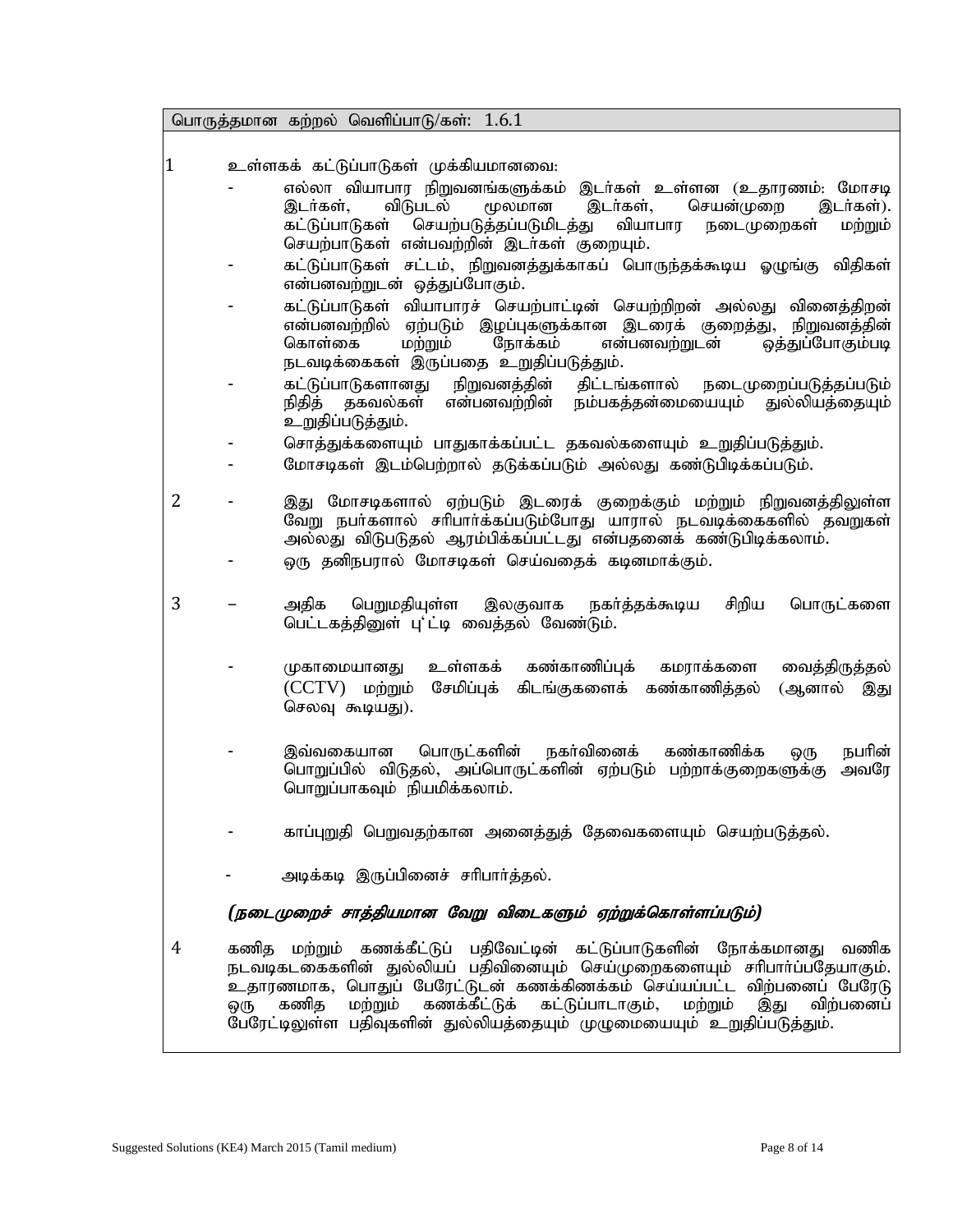#### விடை 03

| i.   | பரிசோதனை                                                                                                                                                                                                                                                                                                                                                                                                                                                                                                         |
|------|------------------------------------------------------------------------------------------------------------------------------------------------------------------------------------------------------------------------------------------------------------------------------------------------------------------------------------------------------------------------------------------------------------------------------------------------------------------------------------------------------------------|
|      | பதிவுசெய்யப்பட்டுள்ள தேர்வுசெய்யப்பட்ட<br>சரக்கிருப்பில்<br>அக்கடையின்<br>சில<br>பொருட்களின் இருப்பானது பரிசோதனை மூலமாகக் கணிப்பிடலாம். இருப்பில்<br>பதிவுசெய்யப்பட்ட அனைத்துப் பொருட்களைப் பரிசோதனை செய்வதன்ழூலம்<br>முழுமையாகப் பரிசோதித்ததற்கான சாண்றாகலாம். சரப்பிருப்புப் பதிவுகளை<br>துல்லியத்தினையும்,<br>ஆராய்வதும்<br>மதிப்பீட்டின்<br>உரிமையினையும்,<br>கடமையினையும் மற்றும் பரிவர்த்தனைகள் சரியான கணக்கியல் காலத்தில்<br>நடைபெற்றுள்ளனவா<br>என்பதற்கான<br>சான்றுகளையும்<br>ஆராய்வதன்மூலம்<br>காணலாம். |
| ii.  | கண்காணித்தல்                                                                                                                                                                                                                                                                                                                                                                                                                                                                                                     |
|      | சரக்கிருப்பின்<br>நிலமை<br>மற்றும்<br>நிலையில்<br>பொதுவான<br>எவ்வகையான<br>களஞ்சியப்படுத்தப்பட்டுள்ளன<br>என்பவற்றினைக்<br>கண்காணித்தல்<br>அல்லது<br>சரக்கிருப்பில்<br>செயன்முறைகள்<br>நடவடிக்கைகள்<br>எவ்வாறு<br>அல்லது<br>கண்காணித்தல்.<br>நடைபெறுகின்றன<br>என்பதனைக்<br>சரக்கிருப்பு<br>இவை<br>நடவடிக்கைகளில் கணக்காய்வுச் சான்றுபெறும்<br>நேரங்களில்<br>எவ்வகையான<br>நிலமைகள் இருந்தனவென்பதை<br>சான்றுபகரும்.<br>சரக்கிருப்பு<br>நிலுவையினைப்<br>பரிசோதித்தல்.                                                 |
| iii. | மீழ்கணிப்பீடு                                                                                                                                                                                                                                                                                                                                                                                                                                                                                                    |
|      | சரக்கிருப்புப் பற்றுச்சீட்டுகள், பிரச்சனைகள் மற்றும் மாற்றங்கள் தொடர்பான<br>தகவல்கள் கால முடிவில்<br>சரக்கிருப்பு மிகுதிப் புத்தகத்தினை<br>முழுமையான<br>மீழ்கணிப்பீடு<br>செய்வதற்காகப் பிரித்தெடுக்கப்படலாம்.<br>சரக்கிருப்பு<br>இவை<br>துல்லியத்தினை<br>சரக்கிருப்புக்<br>மீதியின்<br>வழங்கத்<br>துணைபுரியும்.<br>கணிப்பீட்டினை மேற்கொண்ட முறைமையின் துல்லியத்தினை<br>உறுதிப்படுத்த<br>மீழ்கணிப்பீடு மூலம் சரிபார்க்கலாம்.                                                                                      |

வடிவமைக்கப்பட்ட மதிப்பீடுகளாகும்.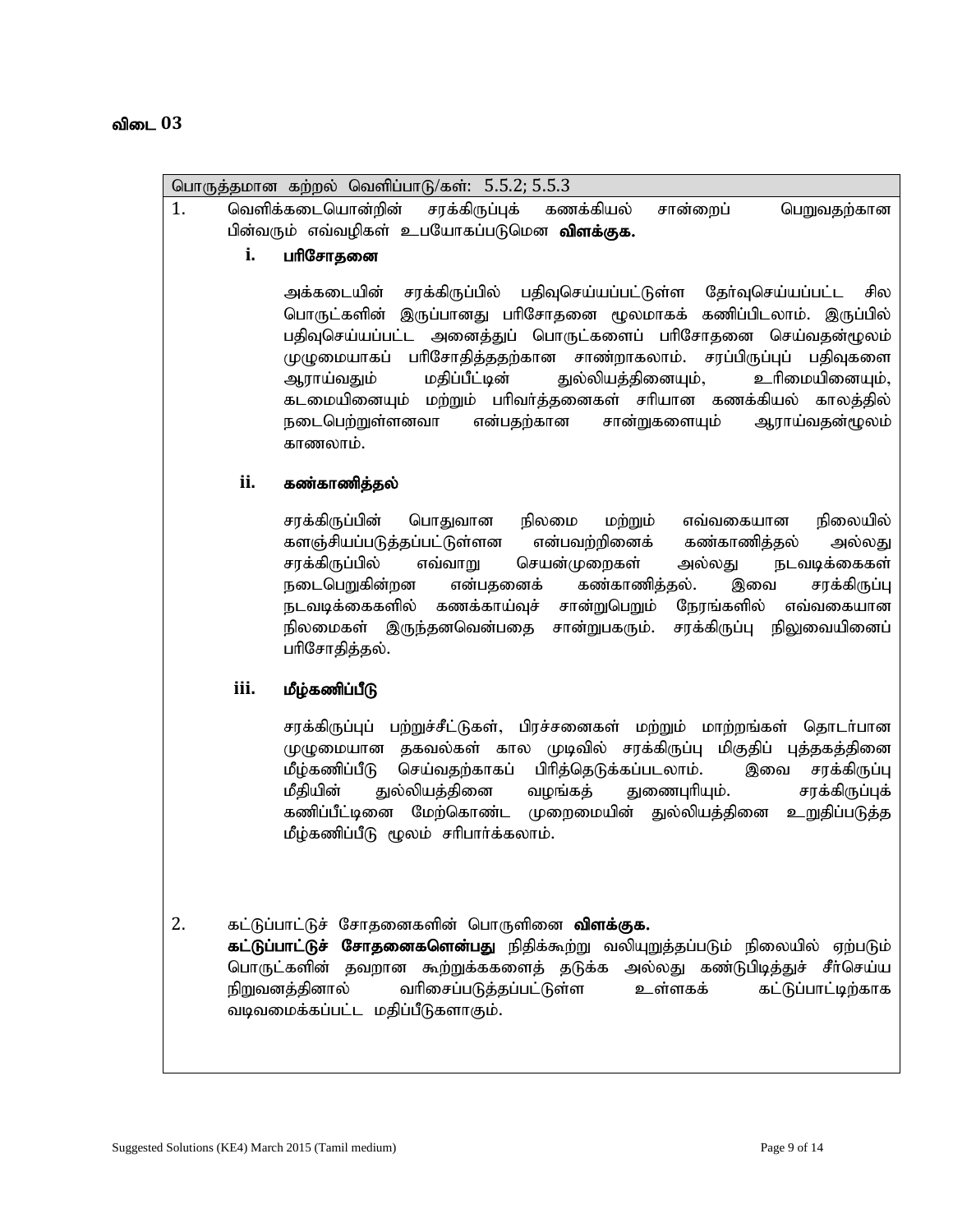பொருத்தமான கற்றல் வெளிப்பாடு/கள்: 2.2.2; 2.2.3

- $1$  பிரைலயாட்களின் வருகையினைப் பதிவுசெய்வதற்கான முக்கியத்துவங்கள்:
	- மேலதிக வேலைநேரக் கொடுப்பனவு, வருகைச் சலுகைகள் மற்றும் rk;gskw;w yPTfSf;fhd fopTfs; vd ;gd tUifg; gjpNtl;bNyNa jPh;khdpf;fg;gLfpd ;wd. MfNt> tUifg;gjpNtl;Lg ; gjpTfs; முக்கியமானது. இது கொடுப்பனவுகள் கம்பனியில் வேலை செய்வோருக்கு மாத்திரமே வழங்கப்படுகின்றன என்பதை உறுதிப்படுத்தும்.
- $2$  சுவிப் அட்டைகளை வருகைப்பகிவக்காக உபயோகிக்கும்போகு, அகன் உரிமையாளரல்லாத வேறெருவரும் உரிமையாளருக்குப் பதிலாக உபயோகிக்கலாம். இது ஒரு பிழையான கையாளலாகும், இதனட விளைவானது நேரம் பிழையாகப் பதிவுசெய்யப்படும்.
- 3 மனித முகாமைத்துவப் பகுதியின் நடவடிக்கையானது முழுமையானதும் துல்லியமானதுமான சம்பளக் கொடுப்பனவை உறுதிப்படுத்துதலாகும்.
	- $(i)$  சம்பளக்கொடுப்பனவைக் கயாரிப்பகற்கு புகிதாக வேலையில் சேர்ந்தவர்களின் விபரங்களை மிகத் துல்லியமாகப் பராமரித்து சரியான நேரத்திற்குக் கொடுத்தல் வேண்டும்.
	- (ii) மனிதவளப் பிரிவு நேரப் பதிவுகளை மைத்திருந்தால் அவற்றினைச் சரிபார்த்து சம்பளக்கொடுப்பனவைத் தயாரிப்பதற்கு வழங்கவேண்டும்.
	- (iii) NtiyapypUe ;J tpyfpath;fspd ; tpguq;fs ; GJg;gpf;fg;gl;L mt;tpguq;fs; சம்பளக்கொடுப்பனவைத் அவ்வகையானவா்களுக்குச் சம்பளம் கொடுக்கப்படாததை <u>உறு</u>திப்படுத்ததுதல் வேண்டும்.
	- $(iv)$  சம்பளத்தில் ஏற்படும் மாற்றங்கள் (உதாரணமாக சம்பள அதிகரிப்பு) துல்லியமாக மனிதவளப் பிரிவில் பராமரிக்கப்பட்டு / புதுப்பிக்கப்பட்டு சம்பளக்கொடுப்பனவைத் தயாரிப்பதற்கு தெரியப்படுத்தல் வேண்டும். ,J Fwpg;gpLtJ vd ;dntdpy;> kdpjtsg; gphpT gjpTfisg; GJg;gpj;J mtw;wpd ; Jy;ypaj;jpid cWjpg;gLj;jp mit அகிகாாமளிக்கப்படாகவர்களால் உறுதிப்படுத்துதல் வேண்டும்.
	- 4 மாதாந்தச் சம்பளப்பட்டியல் முரண்பாட்டு நீக்கலின் நோக்கங்களாவன:
		- a. ஊழியா்களுக்கு முறையாகச் ஊதியம் கொடுக்கப்படல், முறையற்றவா்கள் நீக்கப்படல்.
		- b. சம்பளப்பட்டியல் செலவீளங்கள் பொருத்தமான கணக்குப் பட்டியலுக்குச் உபயோகிக்கல்.
		- c. வரிகள் உள்நாட்டு இறைவரிக்குச் செலுத்தப்படல் மற்றும் சரியாக அறிக்கைப்படுத்தல்.
		- d. அனைத்து EPF, PAYE, சங்கங்கள், கடன்கள் போன்ற ஓழுங்குபடுத்தப்பட்ட நிபந்தனைகளும் கழிக்கப்பட்டு செலுத்தப்படல்.
		- e. வரவு செலவுத் திட்டத்திற்கமைய துறைகளின் சம்பளங்களின் முரண்பாடுகள் நீக்கப்படல்.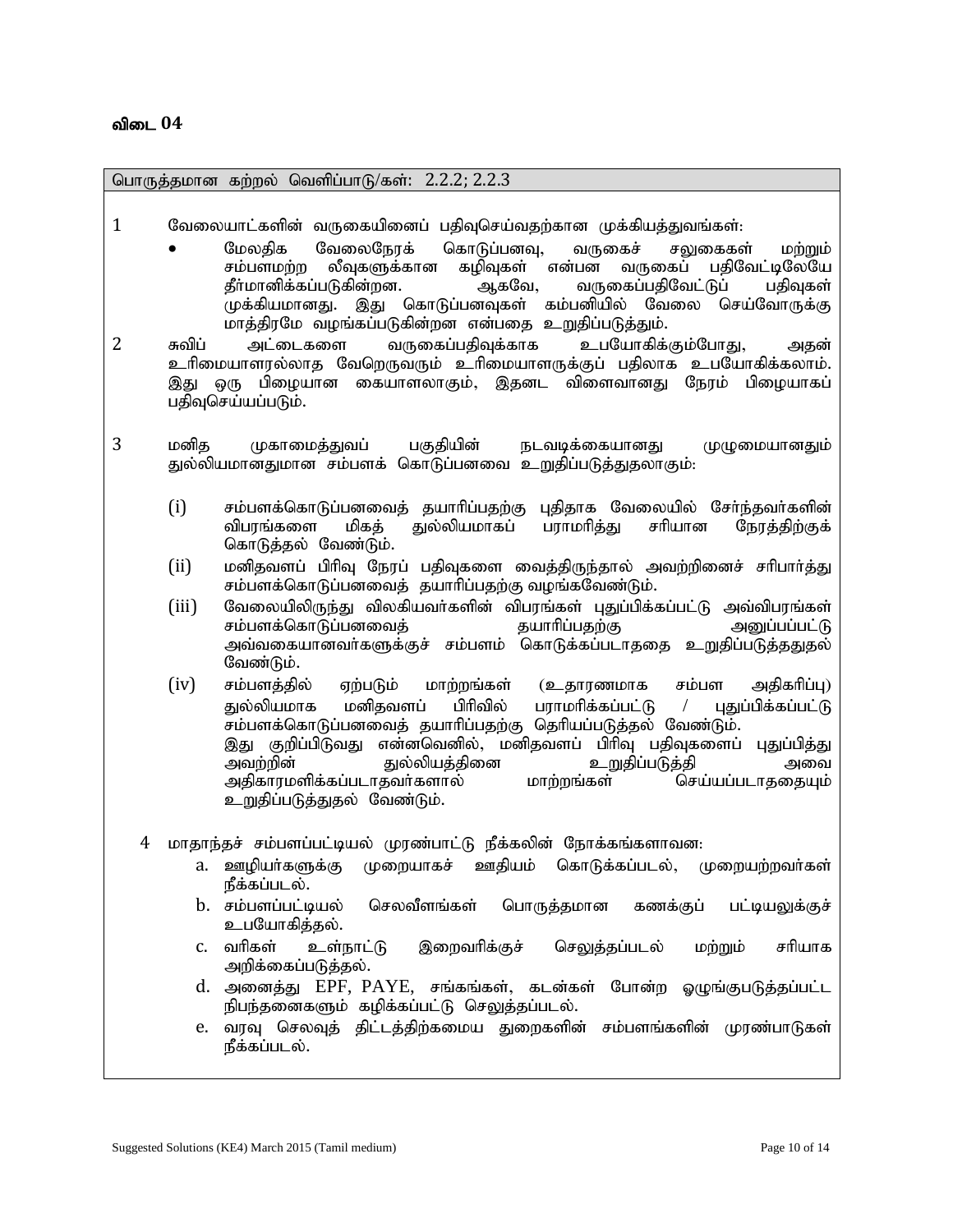#### விடை 05

| பொருத்தமான கற்றல் வெளிப்பாடு/கள்: 4.2.1; 4.2.3                                                                                                                                                                                                                                                                                                                                                                                |                                                                                                                                                                                                                                                                                                                                                            |  |
|-------------------------------------------------------------------------------------------------------------------------------------------------------------------------------------------------------------------------------------------------------------------------------------------------------------------------------------------------------------------------------------------------------------------------------|------------------------------------------------------------------------------------------------------------------------------------------------------------------------------------------------------------------------------------------------------------------------------------------------------------------------------------------------------------|--|
| $\mathbf{1}$                                                                                                                                                                                                                                                                                                                                                                                                                  | ஏன் ஒழுக்கவியல் நடத்தையானது கிகானுக்கு முக்கியமாகவுள்ளது?                                                                                                                                                                                                                                                                                                  |  |
|                                                                                                                                                                                                                                                                                                                                                                                                                               | கிகான் கணக்கியலைத் தொழிலாகக் கொண்டவர்,<br>தொழிலில்<br>அவர்<br>ஒழுக்கவியலைக் கடைப்பிடிப்பதை முன்னிறுத்துபவர்.                                                                                                                                                                                                                                               |  |
|                                                                                                                                                                                                                                                                                                                                                                                                                               | அவா் நிதி அறிக்கையினை செய்கின்றபடியால், அங்குள்ள பாவனையாளா்கள்<br>அவ்வறிக்கையினைப் பிரயோகித்து அதனடிப்படையில் முடிவுகளை<br>எடுப்பர்.<br>விஷேடமாக கிகான் பொதுச் சேவை நிறுவனங்களில் வேலை செய்பவர்,<br>நிதி அறிக்கைப் பாவனையாளர்கள்<br>அதனால் அங்கு பரந்தளவிலான<br>உள்ளனா். ஆகவே, அங்கு துல்லியமான நிதி அறிக்கையினைத் தயாாிப்பது<br>கிகானின் பொறுப்பாகின்றது. |  |
|                                                                                                                                                                                                                                                                                                                                                                                                                               | நிதியறிக்கைகள் நோ்மையாகத் தயாாித்தல் வேண்டும்,<br>காரணம்<br>வரி<br>செலுத்துதுலும் அதனிலேயே தங்கியுள்ளது.  ஆகவே கிகானின் ஒழுக்கவியல்<br>நடவடிக்கைகளானது பொதுநலனை பாதுகாக்கும் சேவையிலுள்ளது.                                                                                                                                                                |  |
|                                                                                                                                                                                                                                                                                                                                                                                                                               | கிகான் தொழிலில் தகுதி வாய்ந்தவராகக் காணப்படல் வேண்டும் மற்றும்<br>இருப்பதால் ஊழியா்கள் அவாின் வேலையில்<br>அவர் கணக்காளராக<br>தங்கியிருப்பதால் சரியான முடிவுகளை எடுக்க வேண்டும்.                                                                                                                                                                            |  |
| 2<br>கிகானின் வருடாந்த ஊக்க ஊதியமானது கம்பனியின் இலாபத்திலேயே தங்கியுள்ளது.<br>தொய்வு ஏற்பட்டால் இலாபம் குறையும் அதனால் ஊக்க ஊதியமானது<br>வசு' லில்<br>பாதிக்கப்படும் என்பது அவருக்குத் தெரியும். அவா் சாியான முடிவுகளை எடுத்தல்<br>வேண்டும், ஆனால் அவரது அக்கறையினால் அவை தடைப்படுகின்றன.<br>இது<br>''தனிப்பட்ட அக்கறை'' எனப்படும். அவரது நிதி நன்மைகளால் வசு'லில் தொய்வு<br>ஏற்படும் விடயங்களில் அவர் முடிவெடுக்க மாட்டார். |                                                                                                                                                                                                                                                                                                                                                            |  |
| 3                                                                                                                                                                                                                                                                                                                                                                                                                             | கிகானுக்குக் கிடைக்கும் பாதுகாப்பு:                                                                                                                                                                                                                                                                                                                        |  |
|                                                                                                                                                                                                                                                                                                                                                                                                                               | கிகான் இவ்விடையத்தில் ஒழுக்கவியல் நடவடிக்கைகளில் கவனஞ்செலுத்த வேண்டும்.<br>அவா் தனது நிதி இலாபங்களை மறந்து அவரது கடமையினைச் செய்தல் வேண்டும்.                                                                                                                                                                                                              |  |
| 4                                                                                                                                                                                                                                                                                                                                                                                                                             | ஒருமைப்பாடு<br>நோக்கம்<br>தெழில்சார்ந்த நடவடிக்கைகள்<br>("இரகசியத்தன்மை" சேர்க்கப்பட்டிருந்தால் ஒரு புள்ளி வழங்கலாம்)                                                                                                                                                                                                                                      |  |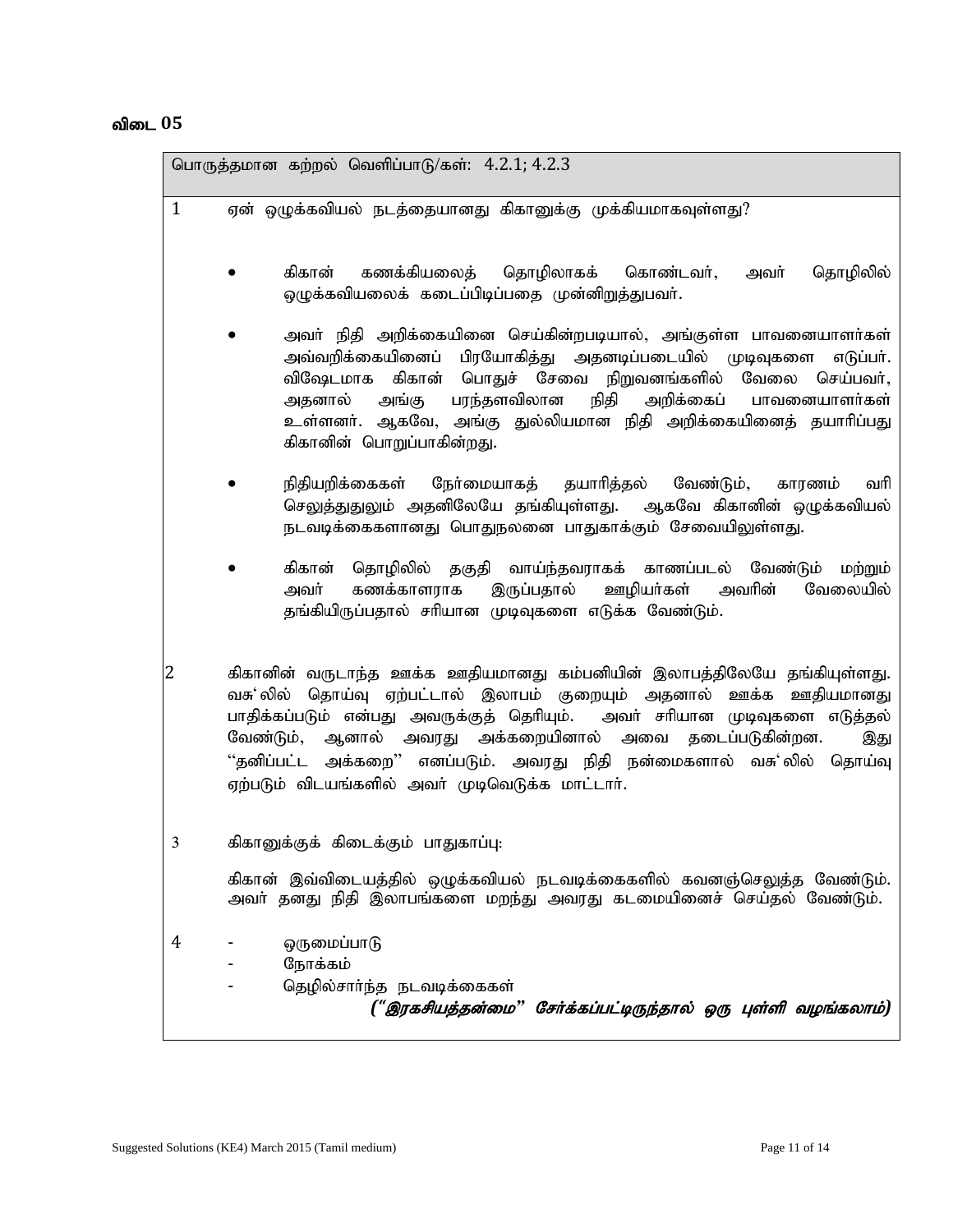பொருத்தமான கற்றல் வெளிப்பாடு/கள்:  $2.4.1$ 1 குறிப்பிடப்பட்ட தேவைக்குரிய பணமானது வரையறுக்கப்பட்டுள்ளதால், முகாமையானது ஒரு வரவுசெலவுத் திட்டத்தினைத் தயாரிக்கலாம். அது மூலதனச்<br>செலவீன வரவுசெலவுத் திட்டம் எனப்படும். அது ஒரு திட்டமிடல் சட்டகமாகும், செலவீன வரவுசெலவுத் திட்டம் எனப்படும். அது ஒரு திட்டமிடல் சட்டகமாகும்,<br>மற்றும் வரவுசெலவுத் திட்டமானது வரையறுக்கப்பட்ட நிதியானது பயனள்ளதாகச் மற்றும் வரவுசெலவுத் திட்டமானது வரையறுக்கப்பட்ட நிதியானது பட<br>செலவு செய்யப்படுகின்றதாவென உறுதிப்படுத்த கண்காணிக்கப்படும். செய்யப்படுகின்றதாவென <u>உறுதி</u>ப்படுத்த கண்காணிக்கப்படும். இது ஒரு உறுதிசெய்யப்பட்ட மூலதனச் செலவீனத்திற்கான முறையான நடைமுறையாகும். 2 ஒரு ஒப்பந்தக்காரரைத் தெரிவுசெய்யப் பின்பற்றும் நடைமுறை: கம்பனியானது வளமும் சேவையை வழங்கக்கூடிய திறனுமுடைய<br>அதிகளவிலான ஒப்பந்தக்காரர்களை இனங்கண்டு அவர்கள் ஒப்பந்கப்பள்ளி ஒப்பந்தக்காரர்களை இனங்கண்டு அவர்கள் ஒப்பந்தப்புள்ளி கோரலுக்கு ஆர்வமாயுள்ளனராவென வினவ வேண்டும். (ஆர்வக் கருத்துத் தெரிவிப்பு மற்றும் திட்ட முன்மொழிவு என்பனவும் பின்பற்றப்படல் வேண்டும்) சேவை வழங்க ஒப்பந்தப்புள்ளி கோரலுக்கு இணக்கம் தெரிவித்கும்<br>வழங்குனர் விபரக்குறிப்புகள், கட்டுவதற்குத் தேவையானவற்றின் விபரங்கள் ் விபரக்குறிப்புகள், கட்டுவதற்குத் தேவையானவற்றின் விபரங்கள்<br>ஊக் குறிப்பிடல் வேண்டும். (அது பொதுவாக உயா்மட்ட என்பனவற்றைக் குறிப்பிடல் வேண்டும். (அது பொதுவாக உயர்மட்ட<br>கட்டடக்கலை வடிவமைப்பு, அமைப்பு மற்றும் உயர்மட்ட விபாக்குறிப்புகள் கட்டடக்கலை வடிவமைப்பு, அமைப்பு மற்றும் உயர்மட்ட என்பனவாகும்). ஒவ்வொரு வழங்குனரும் விலைகோரல் அல்லது ஒப்பந்தப்புள்ளி கோரல்<br>என்பன கேட்கப்பட்டு மற்றும் சமா்ப்பிப்பதற்கான இறுதித் திகதியும் சமா்ப்பிப்பதற்கான கொடுக்கப்படும். <u>ஒ</u>வ்வொரு ஒப்பந்தப்புள்ளி கோரலுக்கும் ஒப்பந்தப் புள்ளிக்காரரும் சேவையினை சரியான நேரத்திற்கும் விபரக்குறிப்பிற்கேற்றவாறு வழங்குவதற்கான தமது திறமையினைக் காட்டல் வேண்டும். ஒப்பந்தப்புள்ளிக்காரரின் விலைகோரல் அல்லது ஒப்பந்தப்புள்ளியானது<br>தொழில்நுட்ப மதிப்பீட்டுக் குழுவால் மதிப்பிடப்பட்டு விலைக்கொரலின் விலைக்கொரலின் அடிப்படையில் ஒப்பந்தப்புள்ளிக்காரா் தெரிவுசெய்யப்படுவாா். ஒப்பந்தப்புள்ளிச் செயல்முறைக்குப் பொறுப்பான தொடர்புடைய அதிகாரி<br>அல்லது வப்பந்தப்புள்ளிக்கான குழுவால் வப்பந்தப்புள்ளிக்காரர் அல்லது ஓப்பந்தப்புள்ளிக்கான குழுவால் ஒப்பந்தப்புள்ளிக்காரா்<br>பாிந்துரைக்கப்படுவாா், ஆனால் இறுதி (முடிவானது (மகாமையின் பரிந்துரைக்கப்படுவாா், ஆனால் இறுதி முடிவானது தகுந்தவா்களாலேயே எடுக்கப்படும் (உதாரணம் இயக்குனா் குழுமம்). குறைந்தளவு விலை கோரப்பட்ட ஒப்பந்தப்புள்ளிக்காரா் தெரிவு செய்யப்படாவிடில் முடிவானது நியாயப்படுத்தப்படக் கூடியதாக இருத்தல் வேண்டும் மற்றும் அது பதிவுசெய்யப்படலும் வேண்டும். 3 ஒரு நிலையான சொத்துப் பதிவேட்டின் நன்மைகள் (FAR) (i) அது FARஇல் சேர்க்கப்பட்டிருந்தால் அதன் இருப்பிடத்தைக் கண்டுபிடித்தல் சுலபம். (ii) கம்பனிக்கு நிலையான சொத்துக்களைப் பௌதீகரீதியாகச் சரிபார்த்<u>தலு</u>க்கு உதவும். (iii) கணக்காளருக்கு சொத்துகள் அகற்றப்பட்டிருந்தால் இலாப நட்டத்தினைக் கணிக்க உதவும். தனிப்பட்ட தற்போகைய அல்லாத சொக்துக்களின் விரிவான பதிவுக்கு உதவும். (iv) கணக்கியல் அமைப்பில் தற்போதைய அல்லாத சொத்துக்களின் விரிவான பதிவின் துல்லியத்தினைச் சரிபார்க்க ஒரு பதிவினைக் கொடுக்கும்.  $\lbrack \mathrm{v} \rbrack$  மாதிரி மற்றும் தொடரெண்கள் போன்ற நிதியல்லாத விபரங்களைப் பெற உதவும்.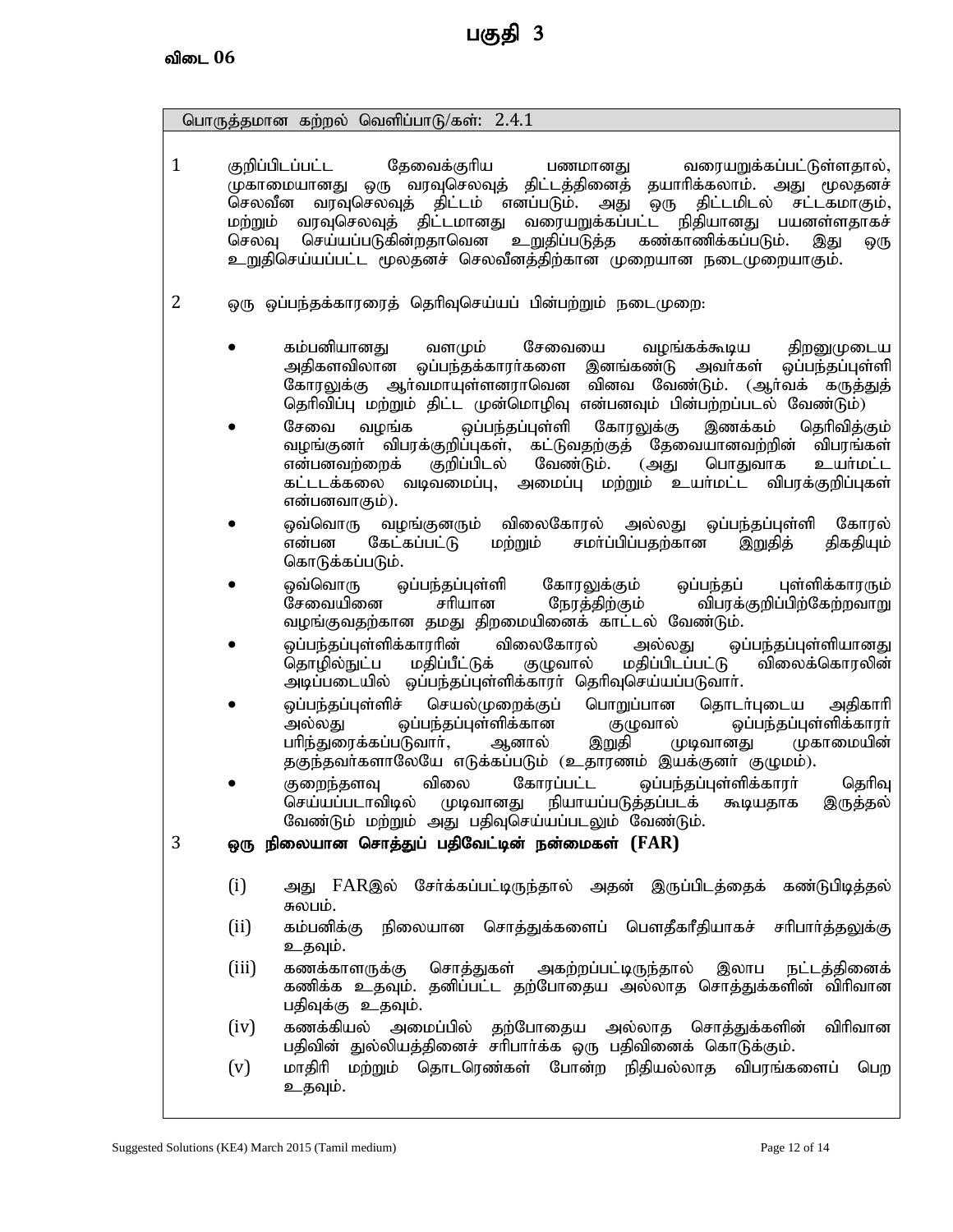- 4 FARஇல் பதிவு செய்யப்படவேண்டிய தரவுகள்:
	- nrhj;jpd ; cs;sf Fwpg;ngz;
	- உற்பத்தியாளரின் தொடரெண்
	- nrhj;jpd ; tpguk;
	- nrhj;jpd ; ngsjPf miktplk;
	- nrhj;ij itj;jpUf;Fk; Jiw
	- வாங்கிய திகதி
	- கொள்முதல் விலை
	- நேய்மான முறை, உபயோகக் காலம்
	- திரட்டிய தேய்மானம்
	- பொருளின் இலக்கம் மற்றும் தொடரிலக்கம்
	- அகற்றல் நடவடிக்கைகள்
- 5 FARஇல் இருந்து சொத்தினை அகற்றும் நிகழ்வுகள்
	- $\bullet$  விற்பனையின் போது, வழங்குனரால், நன்கொடை, எதிா்பாா்த்தல், பொருட்த்தேவைகள் என்பவற்றால் சொத்தினை அகற்றல்
	- சொத்து களவு போதல்
	- சொத்து அழிதல் அல்லது இழத்தல்